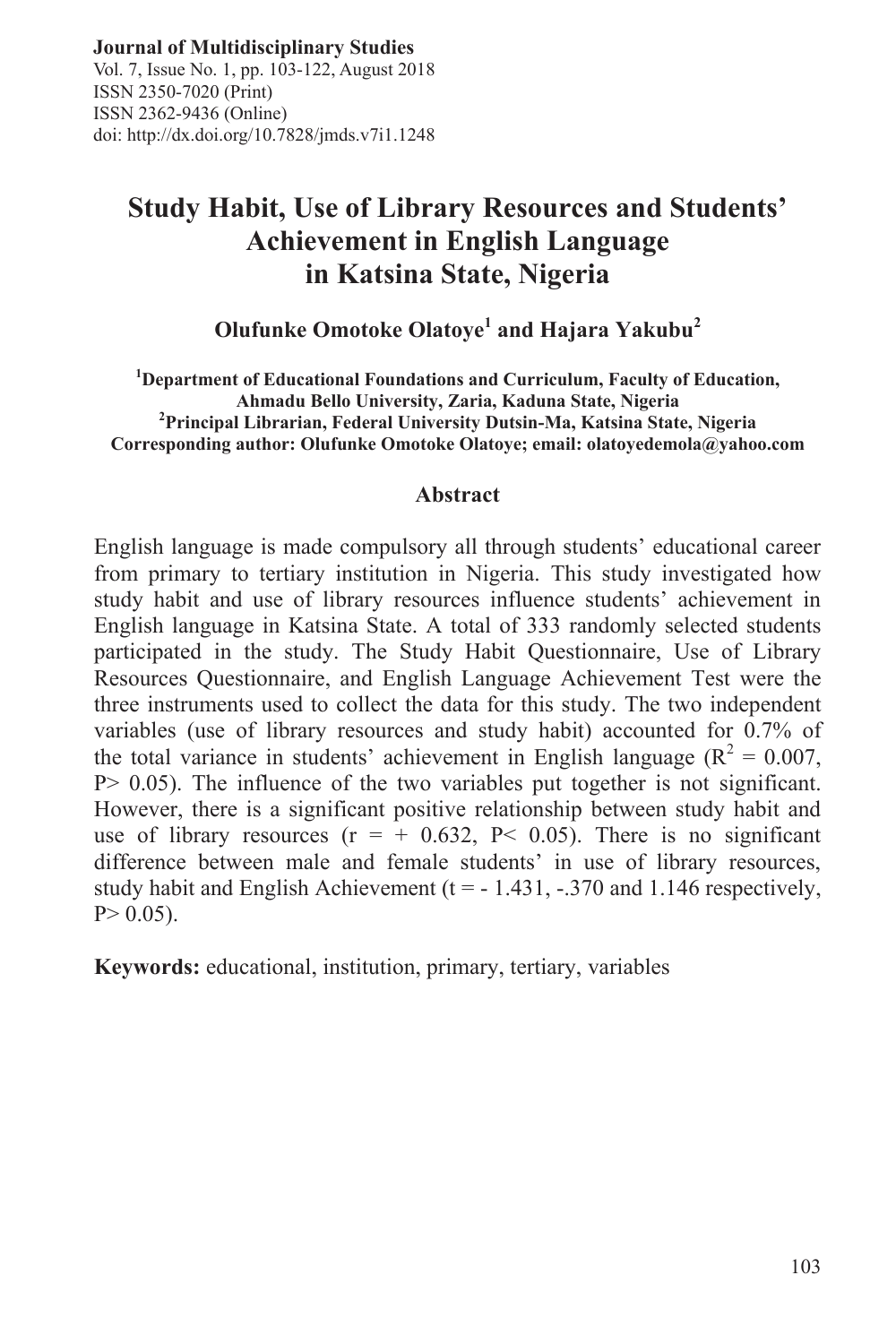Vol. 7, Issue No. 1, pp. 103-122, August 2018 ISSN 2350-7020 (Print) ISSN 2362-9436 (Online) doi: http://dx.doi.org/10.7828/jmds.v7i1.1248

# **Introduction**

Over the last few years, the use of Information and Communication Technologies (ICT) has increased exponentially. Hardly is there any area of human endeavors that the use of ICT cannot be employed for efficiency. Many students now search for information online. Many modern libraries have the e-library section. In the recent time, the news of students' failure in English Language as a subject is no more a breaking news (Olatoye, 2005; Gojeh, 2006). Going by the findings of some recent studies, one of the possible reasons for this failure is the fact that school Library and Media Centers are not wellstaffed and also not well-funded.

Lance et al. (2000a) reviewed literature on the impact of School Library Programme and Information Literacy on students' achievement. They found among other things that students in schools with good library resources and full-time librarians performed at higher levels than students in schools with minimal or no library resources. Lonsdale (2003) reported that a good library that is adequately staffed, resourced and funded could lead to higher students' achievement regardless of the socio-economic or educational levels of the parents. A strong computer network connecting the library resources to the classrooms and laboratory has positive impact on students' achievement and test scores with higher usage of library in the school.

Looking at the problems confronting the students in the area of availability of good library and library services in the school, Olatoye and Ogunkola (2008) reported a close link between study habit and students' use of library resources. It is one thing for library resources to be available, it is another thing for students to make use of them through good study habit skills. There is no short cut to success, especially that of academic achievement. Poor performance of students in schools has been traced to poor study habit (Bradon, 1996; Olatoye & Ogunkola, 2008; Olatoye, 2009). Several empirical studies have been done on factors affecting students' achievement in English Language. Some of the factors identified among others are lack of comprehensive ability and good study habit by students (Olatoye, 2005; Gojeh, 2006).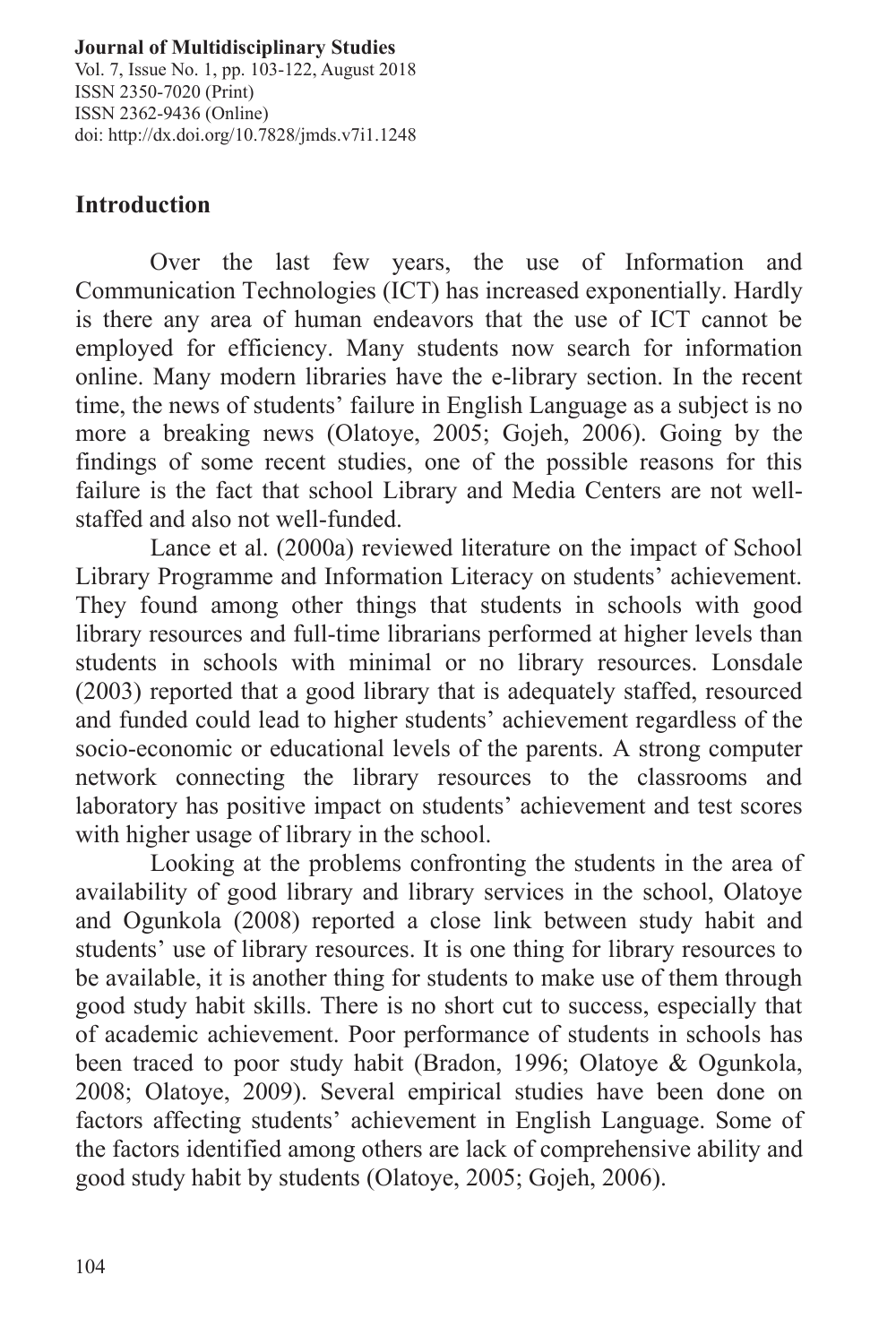Many scholars have lamented the poor attitude of Nigerians to recreational reading as well as the declining reading culture among teachers and students (Obah, 1980; Daraman, 2000; Ojielo, 2001; Gojeh, 2006). Reasons often canvassed for these phenomena include the notion that the Nigerian people have an elaborate oral tradition which does not support reading. Ojielo (2001) asserted that Nigerians would prefer listening to a story instead of reading it. This is a practice which accounts for the popularity of home video among the people.

In any educational process, communication is essential. It requires a medium without which it cannot take place. This is the reason language becomes essential in education because it is an important medium through which norms, values, and skills are transmitted from generation to generation. The Federal Government of Nigeria has been stressing that language is also a means of preserving the people's culture. In Nigeria, there are three main local languages (Yoruba, Hausa, and Igbo). However, English language is chosen as the official language. This situation implies that all the ethnic groups will be using English language as a medium to communicate. Therefore, English language is made compulsory all through students' educational career from primary to tertiary institution. The place and objectives of English language cannot be substituted in Nigerian school's curriculum. The reason is that all the subjects apart from local languages are taught using English language in schools.

Adegbile (1999) observed that a child/learner can learn most of the facts and ideas when he/she understands the language in which these ideas are expressed. English language is irreplaceable in Nigerian educational curriculum and system. However, English language achievement of Nigerian students has been on a steady drop over the years. This is evident in the results released by National Examination Bodies such as the West African Examination Council (WAEC), National Examination Council (NECO), and National Business and Technical Examination Board (NABTEB). Studies conducted by many researchers and reports in national dailies have always shown that students' achievement in English language is poor (Adeosun, 2004; Olatoye, 2005).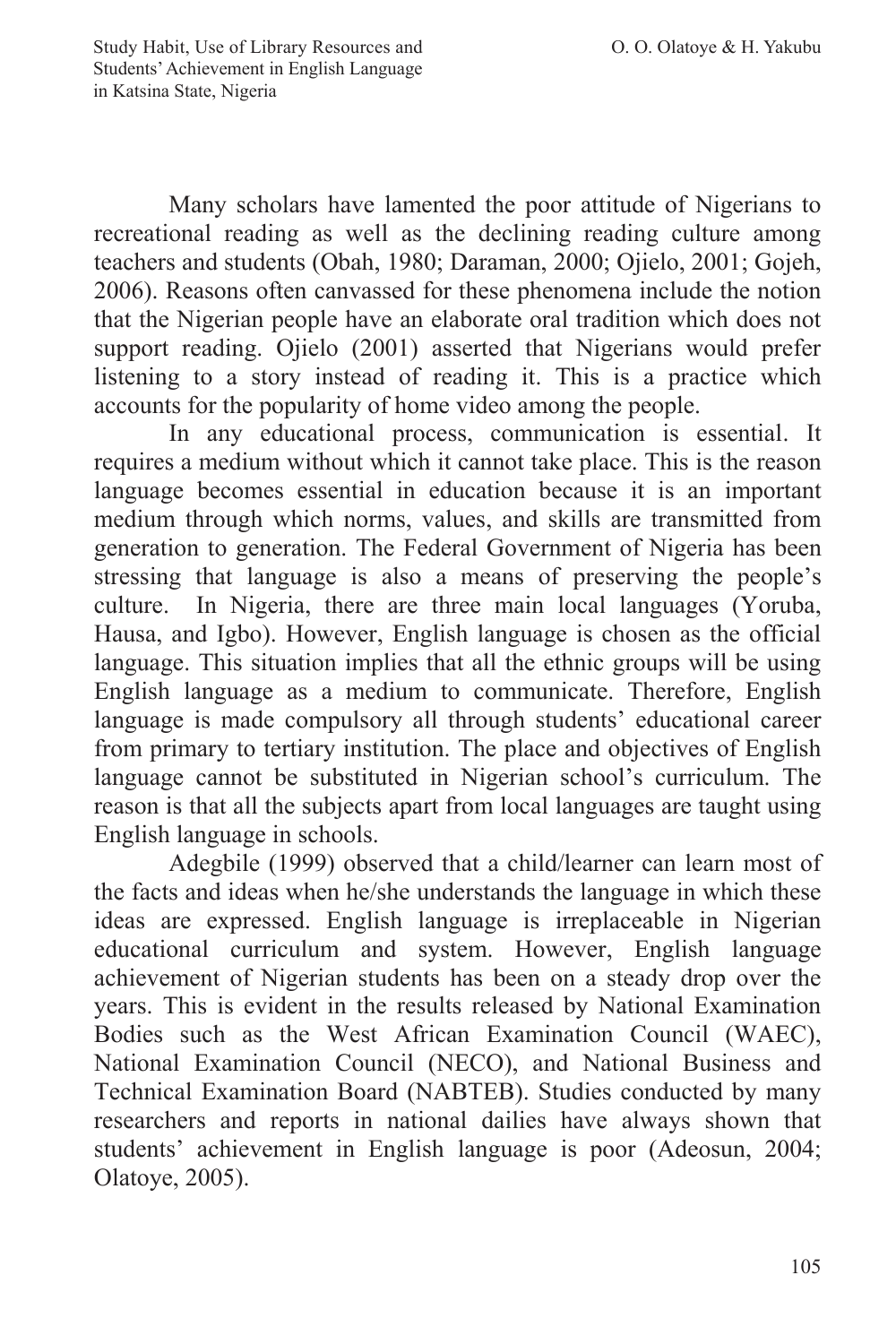Vol. 7, Issue No. 1, pp. 103-122, August 2018 ISSN 2350-7020 (Print) ISSN 2362-9436 (Online) doi: http://dx.doi.org/10.7828/jmds.v7i1.1248

Various studies were set out in order to identify the main causes of such poor performance in English language. Most of the researchers came up with various factors that are responsible for the problem. Atanda and Jaiyeoba (2011) emphasized that ineffective use of good instructional materials and lack of proper supervision are the main factors contributing to such poor performance. Fakeye (2010) pointed out that home background has a tremendous effect on students' academic performance. He further explained that children from favorable home background perform better than those from less favorable home background. Darling-Hammond (2000) revealed that teacher's teaching experience and classroom management are the root cause of students' poor performance in English language. Fakeye (2012) and Dorma (2007) both agreed that lack of experienced teachers is a strong factor causing poor academic achievement in English language.

Anwar (2014) stated that the concept of habit comprises the concept of study attitude, study method, and study skills. Attitude towards study has great influence on academic achievement and good study pattern. He added that successful students adopt positive attitude towards study and do not waste time or energy on irrelevant activities. Mace (2002) defined study as a systematic acquisition of knowledge and an understanding of facts and principles that enable learners to retain and apply knowledge. Okorodudu (2000) pointed out that study involves the sum of all behavioral patterns, determined purpose, and enforced practices that the individual adapts in order to learn and achieve competency. Hornby (2010) defined habit as something that is done often and almost without thinking, especially something that is hard to stop doing.

Therefore, study habit is the technique or way which individual learner adopts in the process of acquiring knowledge or reading for examinations which includes the study techniques, environment they choose to study, time they spend, and pattern of reading. Alex (2011) described habit as something that is done on scheduled, regular, and planned basis. It is done without reservation or excuses. Study habit comprises actions such as reading, note-taking, and holding of study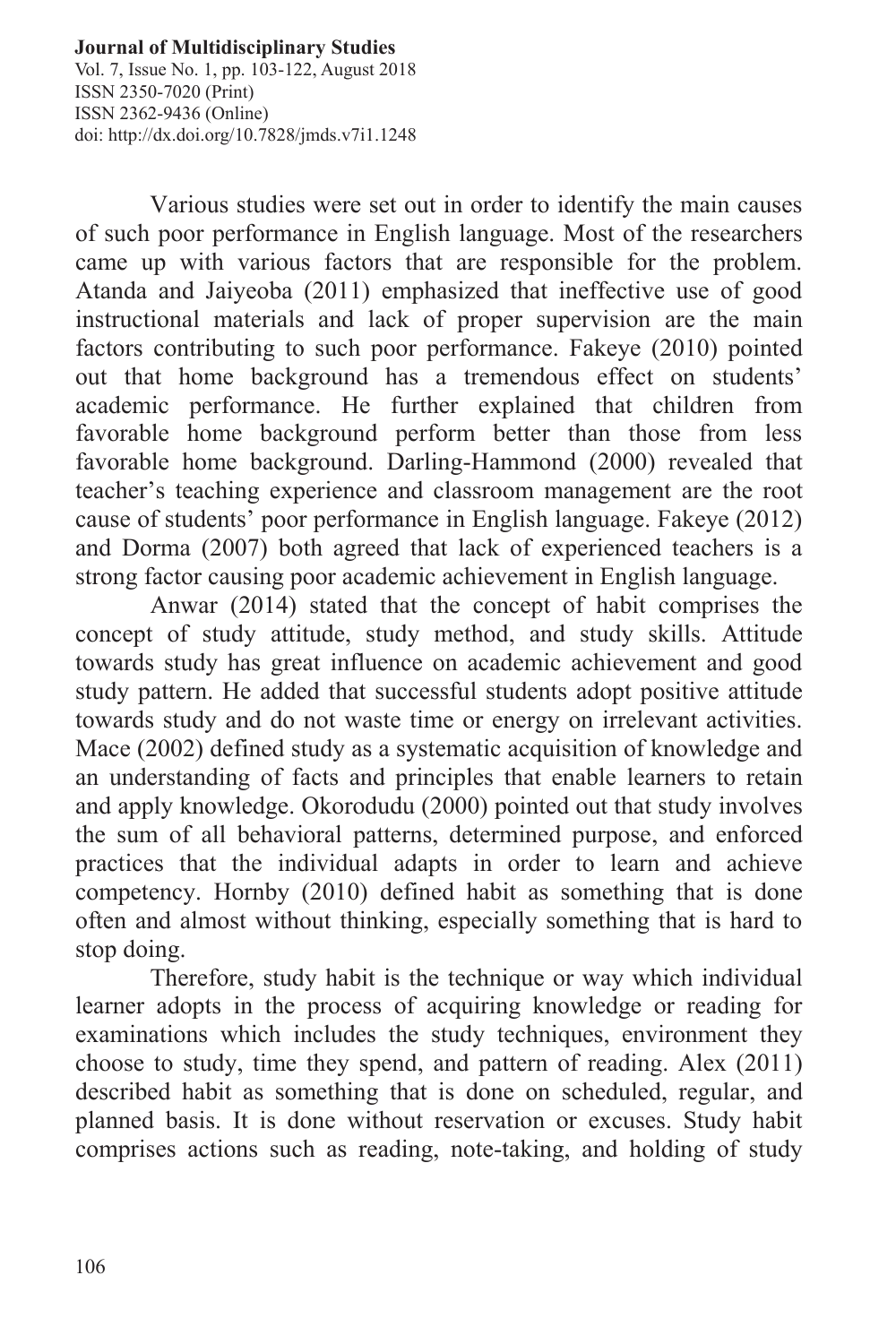groups which the students perform regularly and habitually (Jato et al., 2014; Olatoye, 2009).

Tschumper (2006) asserted that the study skills of secondary school students are very poor and that poor academic performance is traced to poor study habit. Study habit has a great effect on students' academic achievement (Olatoye, 2009). Teachers and other stakeholders should therefore endeavor to help students develop good study habit and self-concept through career talk, counselling, and motivation which will in turn help to improve their academic achievement. Osa-Edoh and Alutu (2012) reported a high relationship between students' study habits and students' academic performance. They added that lack of proper study habit is one of the root causes of declining educational standard in the nation. Anwar (2014) agreed with this opinion and he further explained that factors like family background, socio-economic status, and environment also contribute to study habit. Thus, these factors determine each individual's study habit. He suggested that students should be guided on necessary study skills and techniques that will help them improve their academic performance. Psychologists have realized that most students perform poorly in their studies, not because they do not have mental ability to do well but because they do not know or do not use the most effective methods of studying. Udeani (2012) observed that students with good study habit have a reduced level of test anxiety and have subsequently increased their achievement.

The fact cannot be denied that students acquire knowledge only through classroom lectures and textbooks. Students also refer to other books where the library offers great help in the fulfilment of their needs. Library provides liberal chances for acquiring knowledge. It is a building in which collection of learning materials like books, CDs, newspapers, magazines, and journals are kept for people to read, study, and borrow (Hornby, 2010). According to Fayose (1995), a school library is that part of school where collection of books, periodicals, magazines and newspapers, films and filmstrips, videotapes, recordings of all types, slides, computers, study kits and other information resources are housed for use by teachers and students for learning,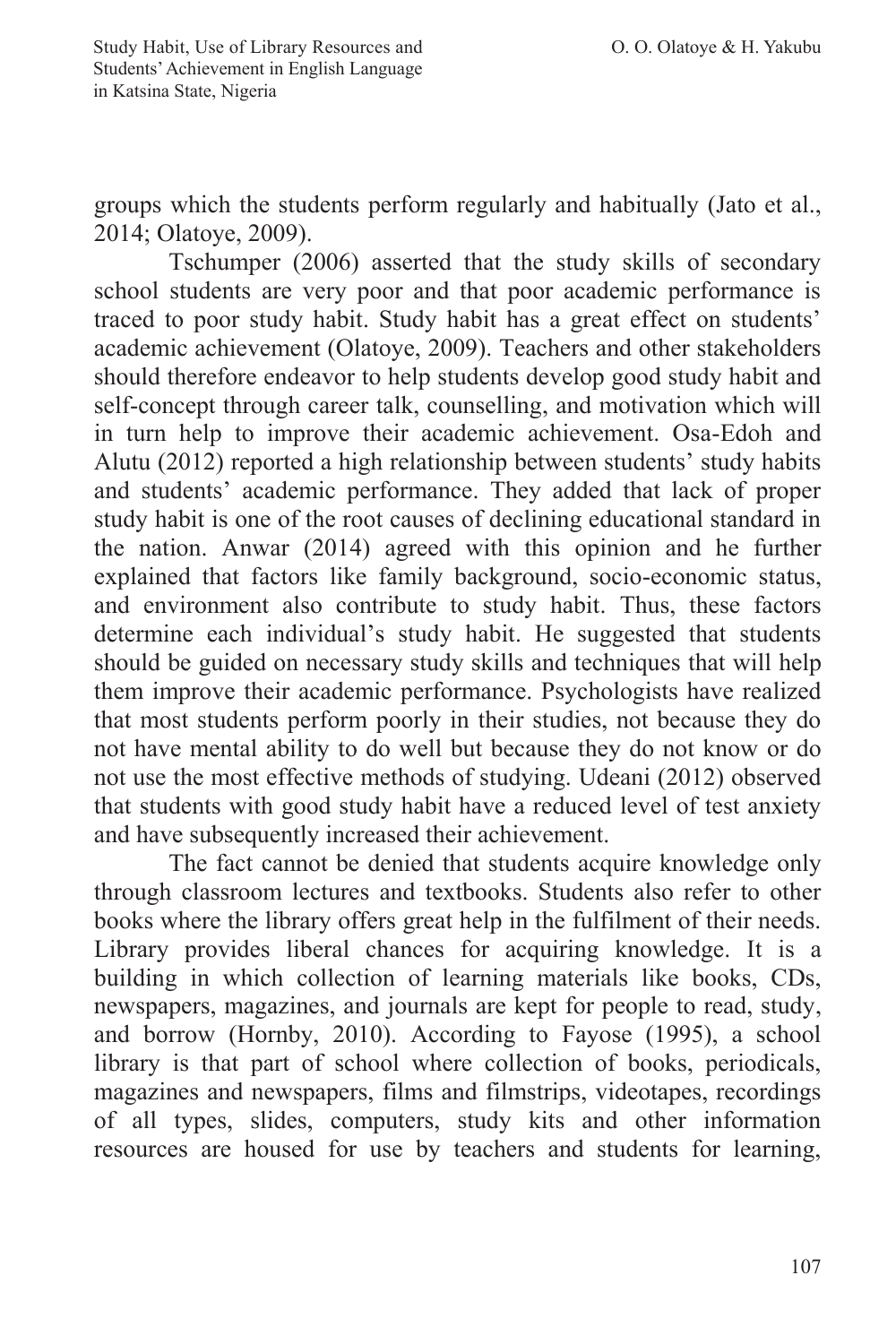#### **Journal of Multidisciplinary Studies** Vol. 7, Issue No. 1, pp. 103-122, August 2018 ISSN 2350-7020 (Print) ISSN 2362-9436 (Online) doi: http://dx.doi.org/10.7828/jmds.v7i1.1248

recreational activities, personal interest, and inter-personal relationships of children in school.

The role played by library in ensuring effective teaching and learning processes cannot be over emphasized. However, researchers such as Horava (2005) pointed out that some libraries are poorly equipped, which make the students not to make use of them. Brown and Swan (2007) emphasized that academic libraries have played animated roles in supporting research in all subject areas. Libraries make access to information fast and easy. Guskin (1996) observed that the use of library improves active learning. Thus, it also helps the students to develop the ability to think critically and work well independently or in groups. According to him, a school without library is like a person without a brain. Yusuf and Iwu (2010) in their research concluded that 88% of students visit the library for examination reading, while 92.8% of students go to the library for photocopying materials. These findings indicated that apart from examination time and the issue of photocopy, many students do not visit library for studying sake or research if there is no urgent need to do so.

Shahid (2000) pointed out that students that visited library regularly for studying would be able to have contact with different materials. When such students read, they understand more and thus encouraged to read more. This will develop their attitude to learning and consequently improve their academic achievement. Okeasan & Okpeola (1993) stated that ability to read is the most important mental skill that a person can acquire. People read for ideas and information, to release tensions and for opportunities to tap varieties of experience. Reading ability and mental capacity that go with it are essential for passing examinations and solving office problems when engaged after leaving school.

With this backdrop, this study sought to investigate how use of library resources and study habit influence students' achievement in English language. Th study determined the (1) combined influence of study habit and use of library on students' achievement in English language, (2) the relative contribution of study habit to students' achievement in English language, and (3) the relative contribution of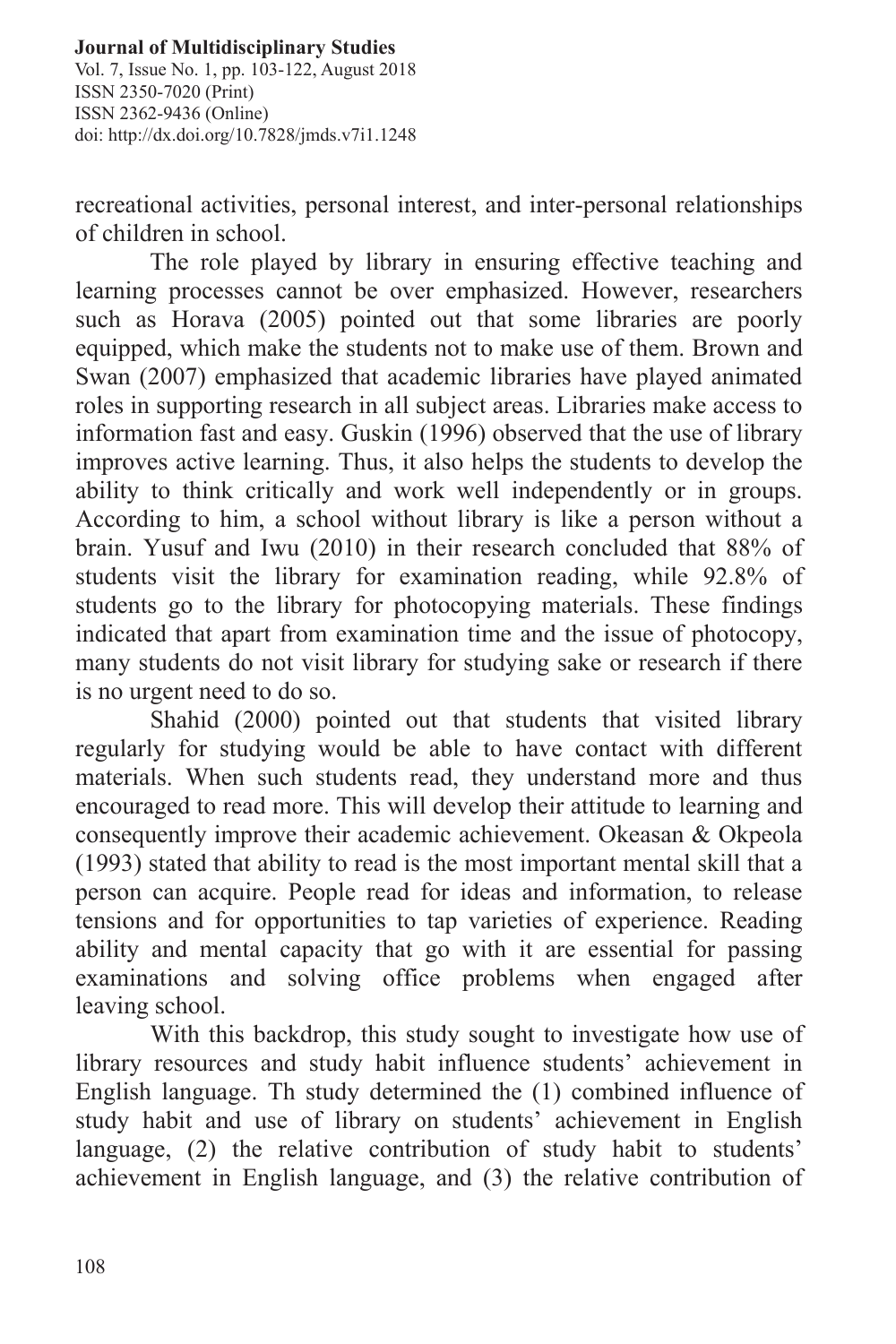use of library resources to students' achievement in English language. It also aimed to find out if there is any significant relationship between each of the independent variables (study habit and use of library resources) and the dependent variable (students' achievement in English Language), and if there is any significant difference between male and female students' study habit, use of library resources, and English Language Achievement.

# **Materials and Methods**

# *Research design*

The descriptive survey research design was employed to carry out this study. The aim of the researchers was to record, analyse, and interpret the existing conditions or variables. The research is nonexperimental and therefore variables were not manipulated.

# *Target population*

Target population for the study comprised all the students in Senior Secondary School II in Katsina State, Nigeria. Katsina State is one of the 36 states in Nigeria. It has cultural and educational similarities with the six other states in the North-Western region of Nigeria. For the purpose of this study, Katsina State was divided into 3 zones namely: Daura, Funtua, and Katsina senatorial districts. These are the existing political divisions in the state. A random sample of two public and two private schools were selected from each of the three zones. Six public and six private schools were selected from the entire state. Thus, the number of schools selected was 12. From each school, 28 Senior Secondary School II students taking up English Language were randomly selected to participate in the study (28 students  $X$  12 schools = 336 students). The purpose was to get a total of 336 respondents but at the end three questionnaires were not submitted bringing the total to 333 students who fully participated in the study with informed consent. The average age of the students is 15 years.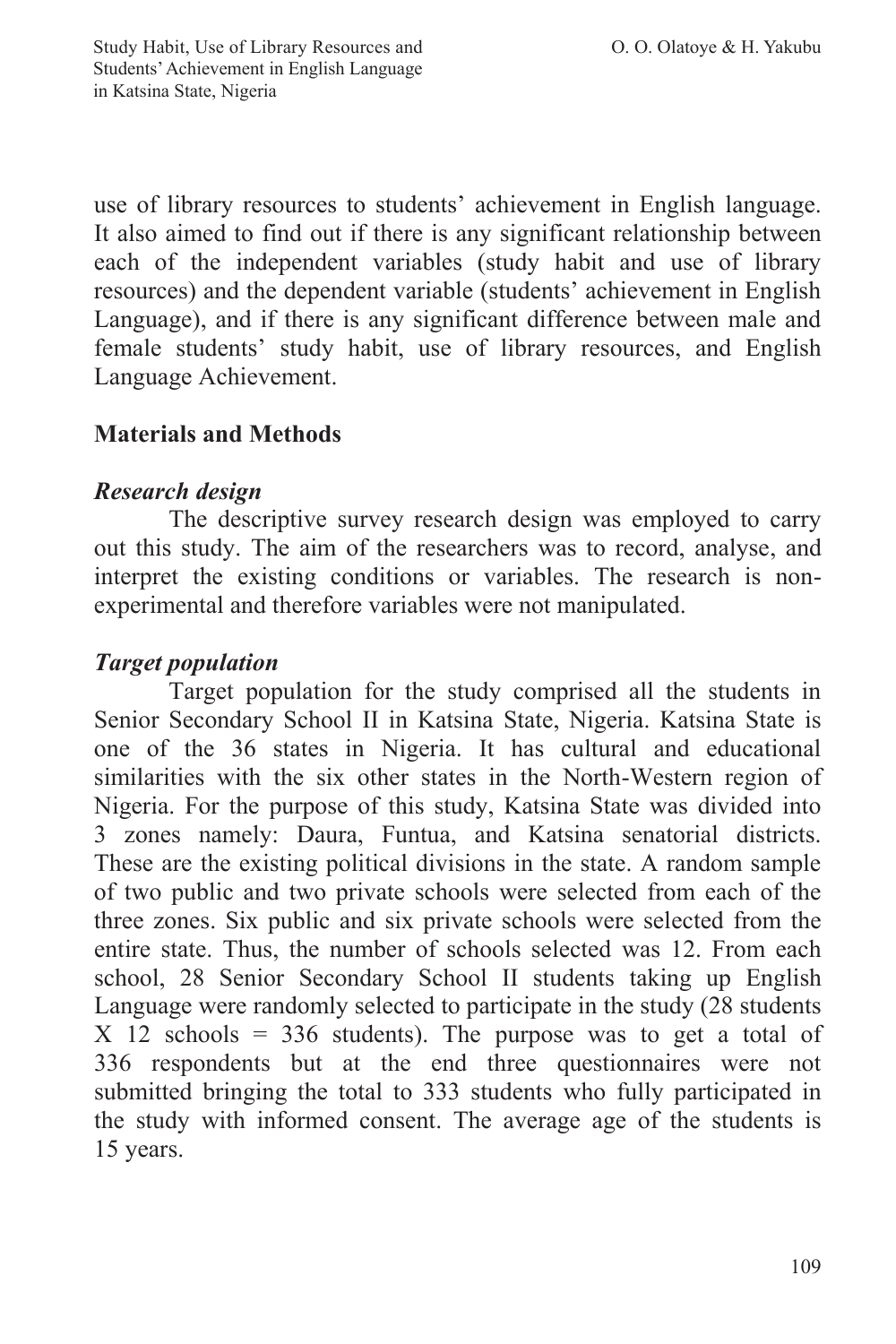Vol. 7, Issue No. 1, pp. 103-122, August 2018 ISSN 2350-7020 (Print) ISSN 2362-9436 (Online) doi: http://dx.doi.org/10.7828/jmds.v7i1.1248

# *Research instruments*

Study Habit Questionnaire (SHQ), Use of Library Resources Questionnaire (ULRQ), and English Language Achievement Test (ELAT) were the three instruments used to collect data for this study. The SHQ and ULRQ were designed by the researchers. Each of these questionnaires has 12 items with a four-point Likert-type scale: Strongly Agree, Agree, Disagree, and Strongly Disagree. The respondents were asked to indicate their feelings to each statement/item by ticking any of the four possible responses on the scale. The items on the instruments cover different aspects of the variables being considered. Respondents were asked to indicate their gender and type of school on the questionnaire.

The ELAT is a 40-item achievement test that covers the four core aspects in English Language namely: Comprehension, Lexis and Structure, Vocabulary development and Test of Oral English. Ten items were drawn from each of these core areas.

Examples of items on SHQ:

'I always do my assignments on time.'

'I read my books every day.'

'I have a personal time-table which I try to follow.'

Examples on ULRQ:

'I always like to study in the Library.'

'I like electronic Library.'

'I find all Sections of the Library useful.'

The content validity of the two questionnaires and the achievement tests was ensured through experts' suggestions and guidance. Experts in questionnaire construction helped in critiquing the items. All the achievement tests items were similar to those produced by the West African Examination Council. The items selected were only on the topics covered in all schools selected for the study.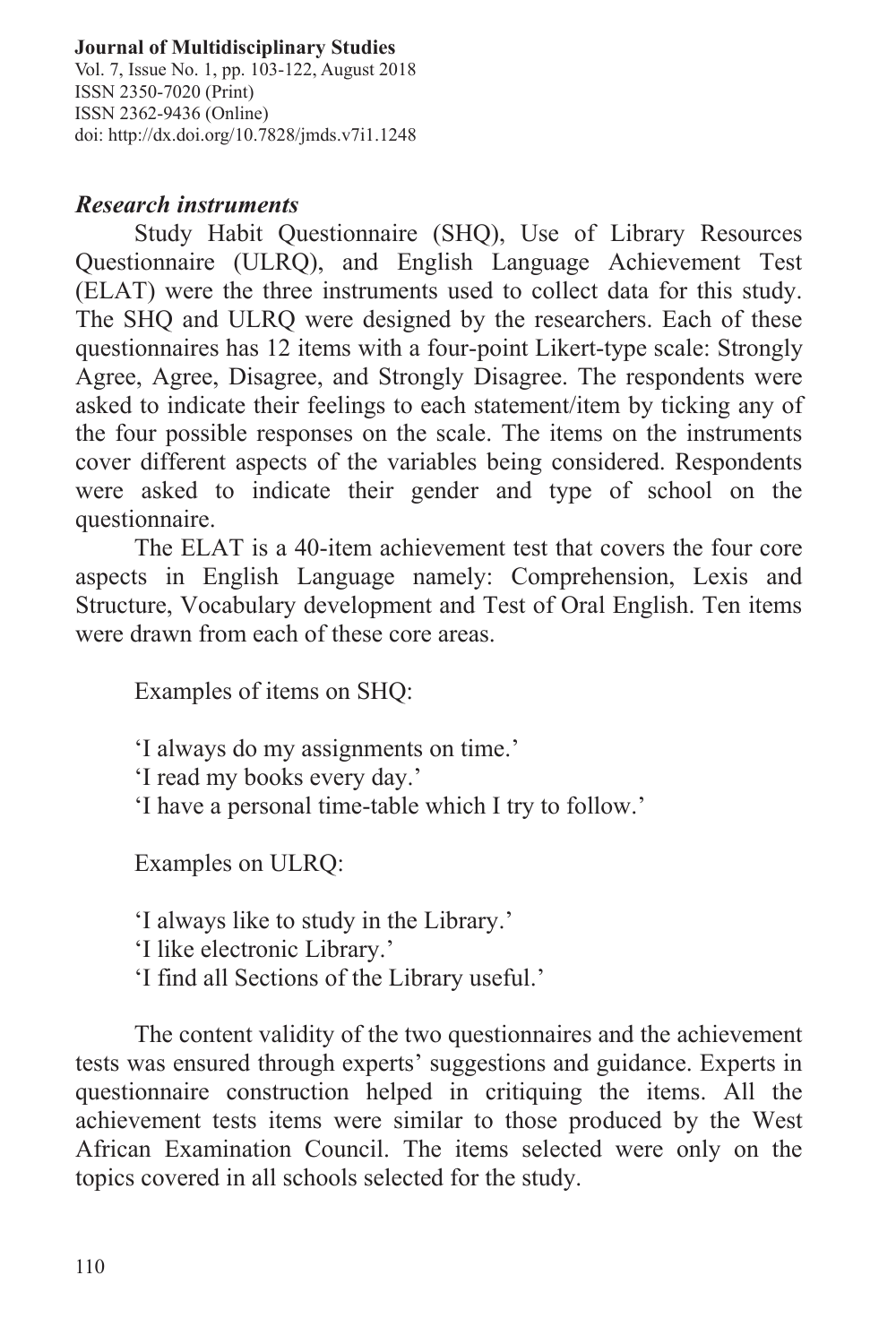# *Data analysis*

The data collected were analysed using Statistical Package for Social Sciences (SPSS) version 17.0. Multiple regression was carried out to determine the combined influence of study habit and use of library on students' achievement in English Language. Linear regression was the analysis used to determine the relative contribution of study habit and use of library resources to students' achievement in English Language. The Pearson Product-Moment correlation was used to measure the relationship between each of the independent variables (study habit and use of library resources) and the dependent variable (students' achievement in English Language). The t-test was used to find out if there is any significant difference between male and female students' study habit, use of library resources, and English Language Achievement. All the research questions were answered at 0.05 level of significance.

# **Results and Discussion**

Table 1 presents the use of library resources and study habit as predictors of students' achievement in English language. The two independent variables accounted for 0.7% of the total variance in students' achievement in English language ( $R^2 = 0.007$ ,  $P > 0.05$ ). The influence of the two variables put together is not significant. The result implies that other factors which account for more than 99% of the remaining variance were not considered in this study. Thus, study habit and use of library resources are not predictors of students' achievement in English language in Katsina State.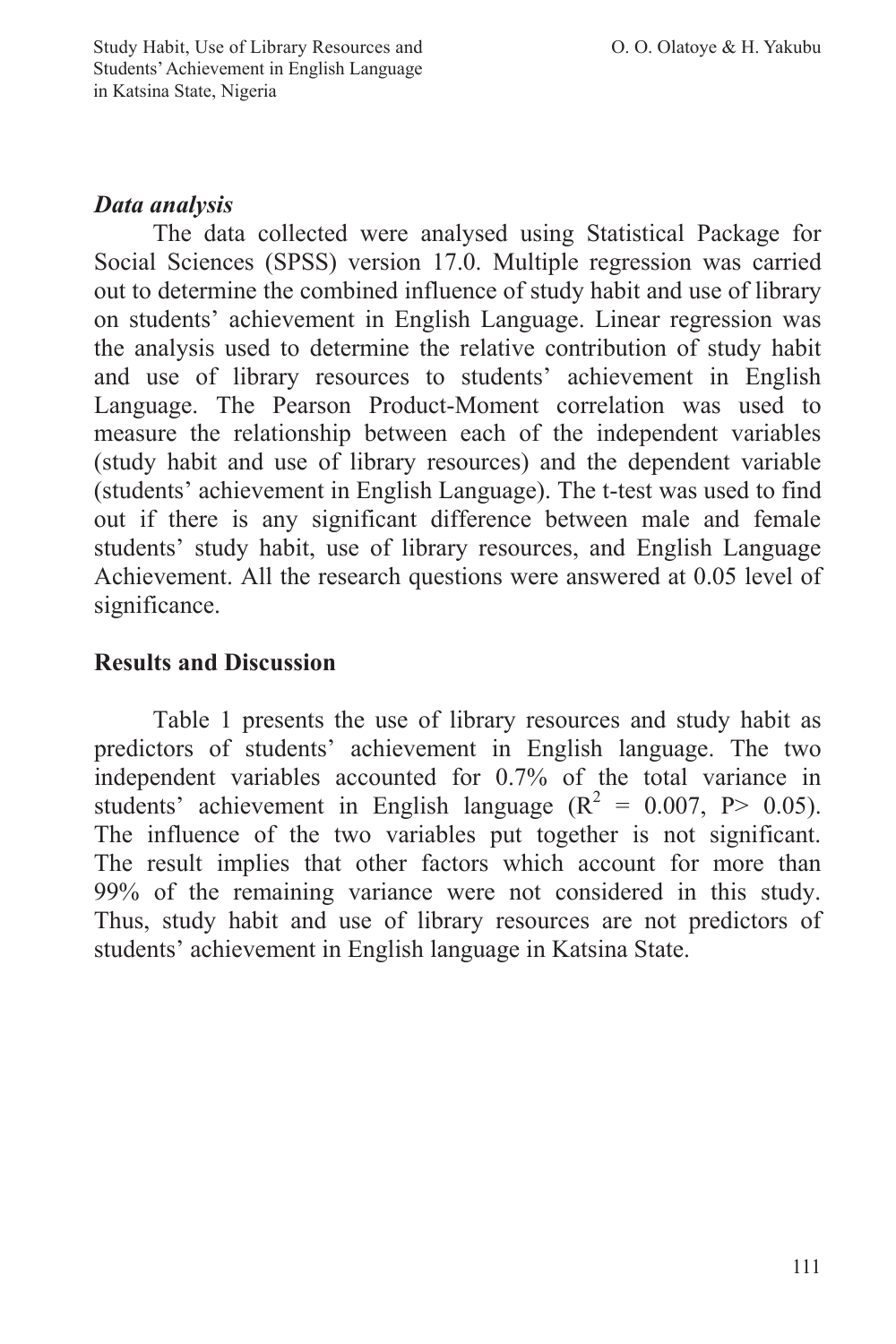|                                 | stuuents achievement in English Language. |            |                                                         |       |       |               |
|---------------------------------|-------------------------------------------|------------|---------------------------------------------------------|-------|-------|---------------|
|                                 | Sum of<br>squares                         | DF         | Mean<br><b>Square</b>                                   |       | Sig   | <b>Remark</b> |
| Regression<br>Residual<br>Total | 70.443<br>9522.050<br>9592.492            | 330<br>332 | 35.221<br>28.855                                        | 1.221 | 0.296 | <b>NS</b>     |
| $R=0.086$<br>$R^2 = 0.007$      |                                           |            | Adjusted R square = $0.001$<br>Standard error $= 5.371$ |       |       |               |

| Table 1. | Use of Library resources and study habit as predictors of |  |  |  |
|----------|-----------------------------------------------------------|--|--|--|
|          | students' achievement in English Language.                |  |  |  |

 $NS = Not Significant (P>0.05)$ 

Table 2 shows that study habit accounts for 0.1% of the total variance on students' achievement in English language ( $R^2 = 0.001$ , P > 0.05). This percentage is not significant which implies that study habit has low influence on students' achievement in English language. Researchers need to look outwards for variables that account for the remaining 99.9% variance on English language achievement.

# **Table 2. Study habit as a predictor of students' achievement in English language.**

|                              | Sum of<br>squares | DF  | Mean<br><b>Square</b>                                   |       | Sig   | <b>Remark</b> |
|------------------------------|-------------------|-----|---------------------------------------------------------|-------|-------|---------------|
| Regression<br>Residual       | 9.064<br>9583.429 | 331 | 9.064<br>28.953                                         | 0.313 | 0.576 | NS            |
| Total                        | 9592.492          | 332 |                                                         |       |       |               |
| $R = 0.031$<br>$R^2 = 0.001$ |                   |     | Adjusted R square = $0.002$<br>Standard error $= 5.380$ |       |       |               |
|                              |                   |     |                                                         |       |       |               |

 $NS = Not Significant (P>0.05)$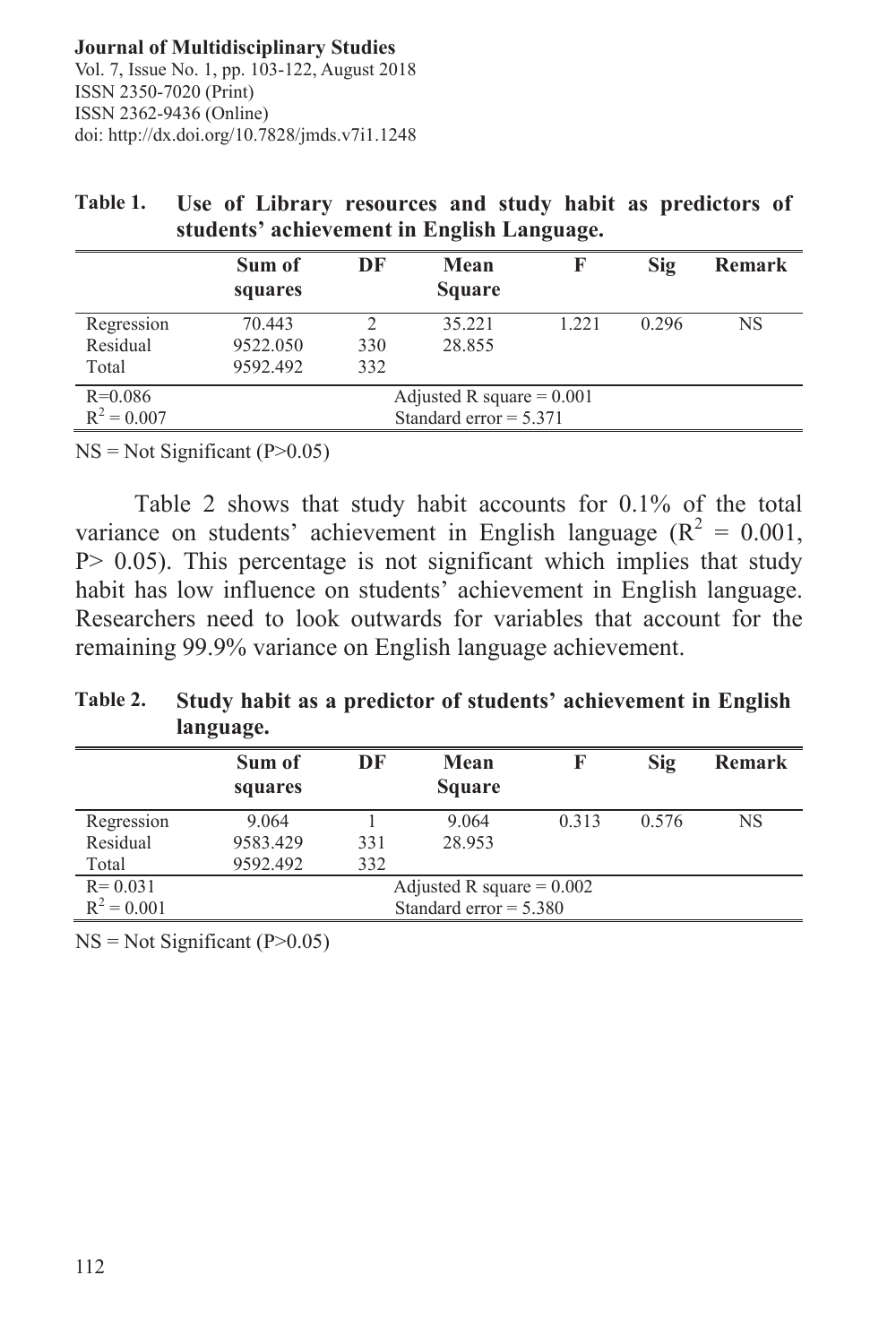This study revealed that the use of library resources accounts for 0.07% of total variance in English language achievement ( $R^2 = 0.007$ , P>0.05) as shown in Table 3. This result showed that use of library resources does not have a significant impact on students' achievement in English language. This implies that researchers still need to look for those variables that contribute to students' achievement in English language in Katsina State.

| * ***** **    | $\cos\theta$ of horm $\frac{1}{2}$ resources as a predictor for English hanguage<br>achievement. |     |                             |       |       |               |
|---------------|--------------------------------------------------------------------------------------------------|-----|-----------------------------|-------|-------|---------------|
|               | Sum of<br>squares                                                                                | DF  | Mean<br><b>Square</b>       | F     | Sig   | <b>Remark</b> |
| Regression    | 63.597                                                                                           |     | 63.597                      | 2.209 | 0.138 | NS            |
| Residual      | 9528.896                                                                                         | 331 | 28.788                      |       |       |               |
| Total         | 9592.492                                                                                         | 332 |                             |       |       |               |
| $R = 0.081$   |                                                                                                  |     | Adjusted R square = $0.004$ |       |       |               |
| $R^2 = 0.007$ |                                                                                                  |     | Standard error $= 5.365$    |       |       |               |

**Table 3. Use of library resources as a predictor for English language** 

 $NS = Not Significant (P>0.05)$ 

Table 4 shows that there is a significant positive relationship between study habit and use of library resources ( $r = +0.632$ ,  $P < 0.05$ ). The result implies that the higher the level of study habit, the higher the use of library resources. Likewise, the lower the level of study habit, the lower the use of library resources.

**Table 4. Use of library resources as a predictor for English language achievement.**

| <b>Variables</b>         | <b>Study habit</b> | Use of library | <b>English language</b><br>achievement |
|--------------------------|--------------------|----------------|----------------------------------------|
| Study habit              | 1.00               |                |                                        |
| Use of library resources | $0.632*$           | 1.00           |                                        |
| English language         | 0.081              | 0.031          | 1.00                                   |
| achievement              |                    |                |                                        |

\*Correlation is significant at the 0.05 level,  $p \le 0.05$  (2-tailed), N=333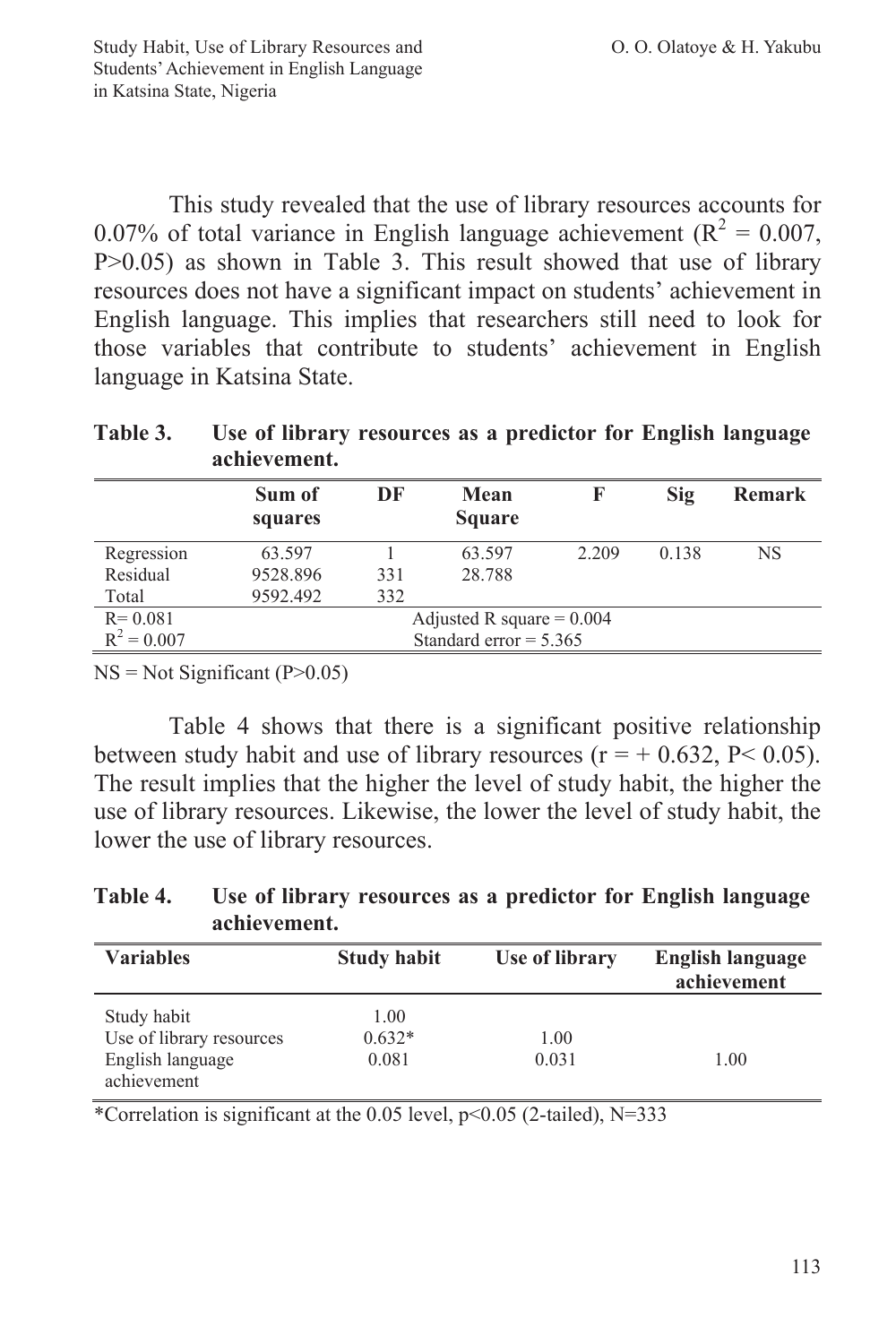Vol. 7, Issue No. 1, pp. 103-122, August 2018 ISSN 2350-7020 (Print) ISSN 2362-9436 (Online) doi: http://dx.doi.org/10.7828/jmds.v7i1.1248

Table 5 shows that there is no significant difference between male and female students in the use of library resources, study habit and English achievement (t =  $-1.431, -370$  and 1.146 respectively, P $> 0.05$ ). With the mean score of 39.11, female students have better study habit than their male counterparts that had 38.89 mean score. The same applies in use of library resources where mean score for females is 37.82 and that of males is 36.78 which shows that female students use library more frequently. Unlike study habit and use of library resources, male students have the higher mean score in achievement in English language which is 15.19 (37.98%) while that of female is 14.52 (36.3%) which shows that male students performed better when it comes to achievement in English language than their female counterparts. However, all these differences are not statistically significant. Generally, the performance of students in English language is very poor. The maximum obtainable score in the English Language Achievement test is 40. The mean scores of 15.2 and 14.5 for male and female students respectively, are very low. However, it is important to note that there is no significant difference between male and female students in each of these three variables.

In this study, it is surprising that study habit does not significantly influence students' academic achievement in English language. Good study habits are study techniques that enhance the students to realize their full potentials. The highlights of such techniques are given by different researchers. For example, De Escobar (2013) listed good study habit as including the ability of students to do homework, give priority to important tasks, and prepare for test ahead of time. It is therefore surprising that a positive variable like this does not significantly influence academic achievement. This is contrary to expectation. The authors observed that the case of achievement in English language in Katsina State is a peculiar one. There is gross shortage of qualified teachers of English language. Most senior secondary schools do not offer Literature-in-English. Many students are yet to even see the importance of learning English language. This study has made us to understand that in addressing the problem of poor performance in English language especially in Katsina State, study habit is not one of the foremost issues.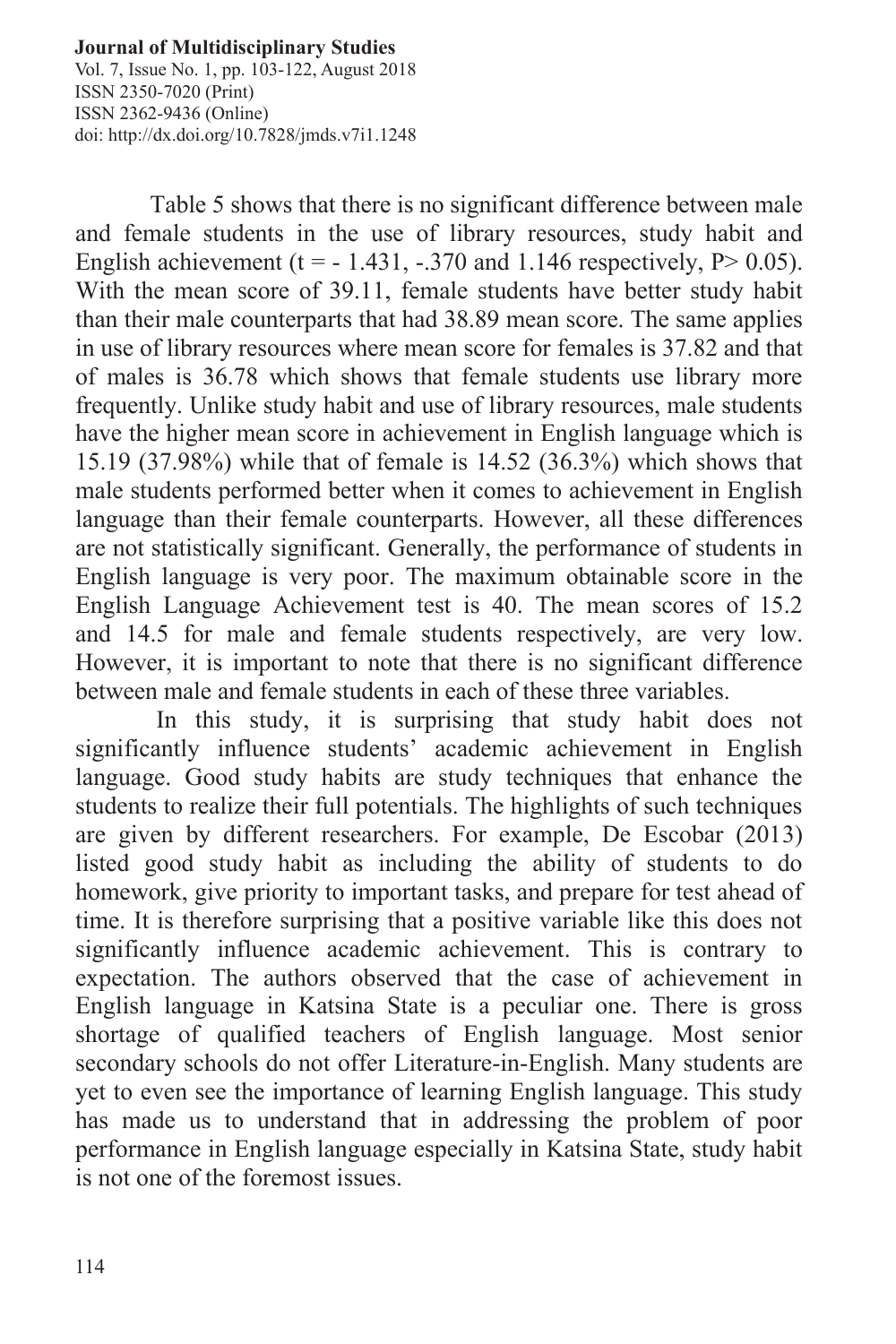| Comparison by gender on each of the variables in the study.<br>Table 5. |                                                  |     |                                                                |                                                     |                                                    |     |        |     |        |
|-------------------------------------------------------------------------|--------------------------------------------------|-----|----------------------------------------------------------------|-----------------------------------------------------|----------------------------------------------------|-----|--------|-----|--------|
| ariables                                                                | Gender                                           |     | Mean                                                           | <b>Standard</b><br>deviation                        | itandard<br>error                                  |     |        |     | Remark |
| Study habit                                                             |                                                  |     |                                                                |                                                     |                                                    | 330 | $-370$ | 370 | ΣN     |
|                                                                         |                                                  |     |                                                                |                                                     |                                                    |     |        |     |        |
| Use of library resources                                                |                                                  |     |                                                                |                                                     |                                                    | 330 | 1.431  | 073 | SN     |
|                                                                         |                                                  |     |                                                                |                                                     |                                                    |     |        |     |        |
| Achievement in English language                                         | Male<br>Female<br>Male<br>Female<br>Male<br>Male |     | 38.8862<br>39.1091<br>36.7844<br>37.8182<br>15.1976<br>14.5212 | 5.48428<br>5.49836<br>5.97482<br>5.97482<br>5.53326 | 42439<br>42805<br>55204<br>45072<br>43076<br>43076 | 330 | 1.146  | 366 | ΧŃ     |
|                                                                         |                                                  | 165 |                                                                |                                                     |                                                    |     |        |     |        |

 $NS = Not$  Significant  $(P> 0.05)$ 

 $NS = Not$  Significant (P  $> 0.05$ )

Study Habit, Use of Library Resources and **Camera Communist Communist Communist Communist Communist Communist Communist Communist Communist Communist Communist Communist Communist Communist Communist Communist Communist Co** Students' Achievement in English Language in Katsina State, Nigeria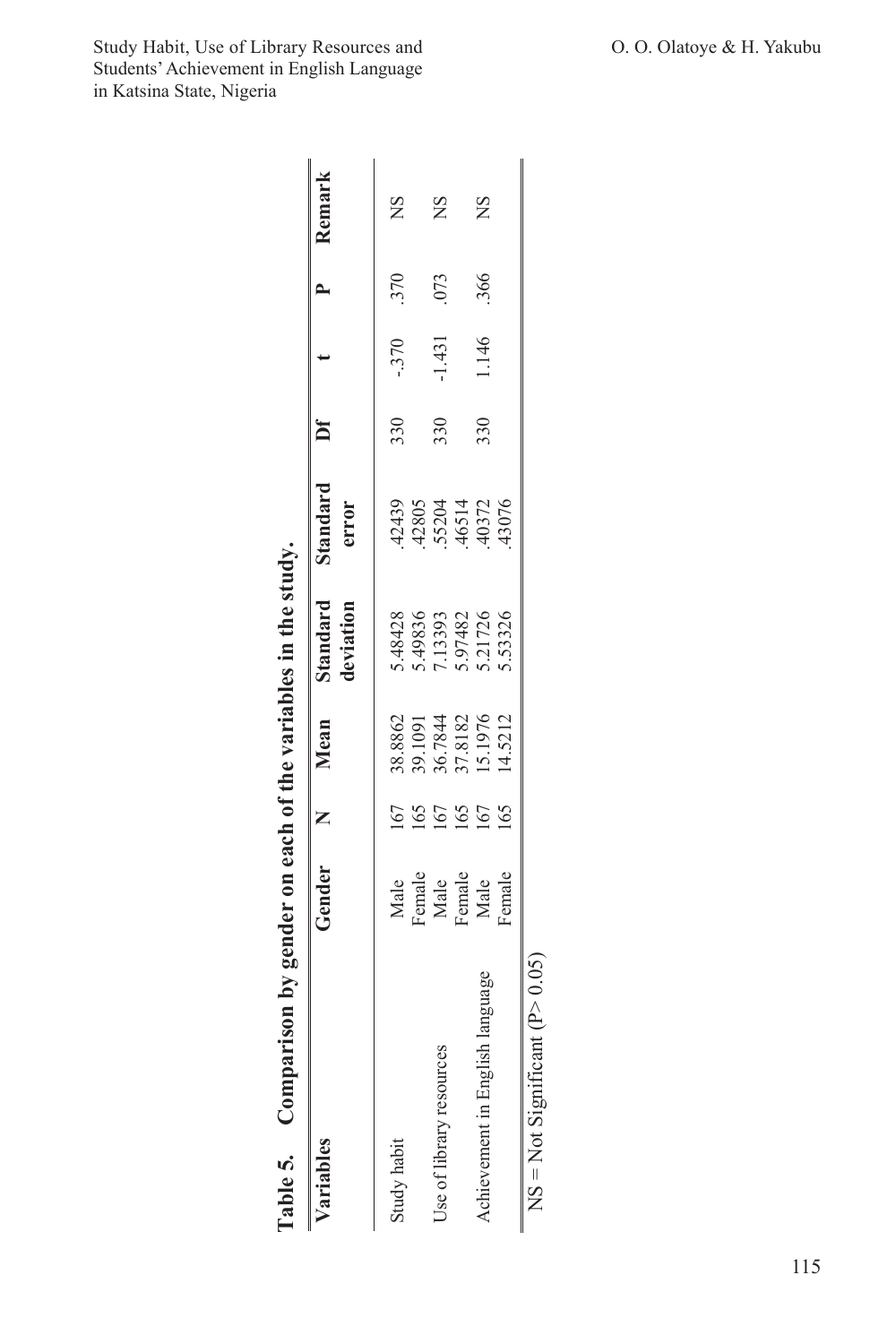Vol. 7, Issue No. 1, pp. 103-122, August 2018 ISSN 2350-7020 (Print) ISSN 2362-9436 (Online) doi: http://dx.doi.org/10.7828/jmds.v7i1.1248

Also, the use of library resources does not significantly influence students' academic achievement in English language. Busayo (2011) asserted that school library is an integral part of educational system that cannot be ignored without hurting the quality of education in schools. The school library should normally contain resource materials that can assist students to excel in their academic endeavours. The school library should have past question papers, past students' projects, journals, encyclopaedia, newspapers, reports that can add to the quality and quantity of information received in the classroom.

Two things may be responsible to the finding that use of library resources does not significantly influence students' academic achievement in English language. It is either the libraries are not wellequipped to attract students to them, or students have alternatives such as reading rooms, some quiet places, or smart phones where they study or get information. Afolabi and Olatoye (2006) emphasized the need for teacher education programme to include e-learning so as to be able to assist the students in accessing materials for learning.

Use of library resources and study habit are closely related. It was expected that each of these two variables would have positive significant relationship with students' academic achievement in English language. This is because school library is very important in shaping students' study habit as regarding reading for pleasure, to pass examinations, and to obtain information on different aspects of life (George, 2011). It is inexhaustible store-house of unrestricted information resources in diverse formats systematically organized for users. Adefarati (2002) highlighted the aims of a school library. The school library has to encourage the development of skill of reading. It is to promote the readers to some literacy appreciation. It has to be a source of subject information center and support the school curriculum. It has to be the clinic for intellectual development. Lance et al. (2000b) showed that middle level class that used library regularly had 18 percent higher achievement scores than their counterparts who did not use the library.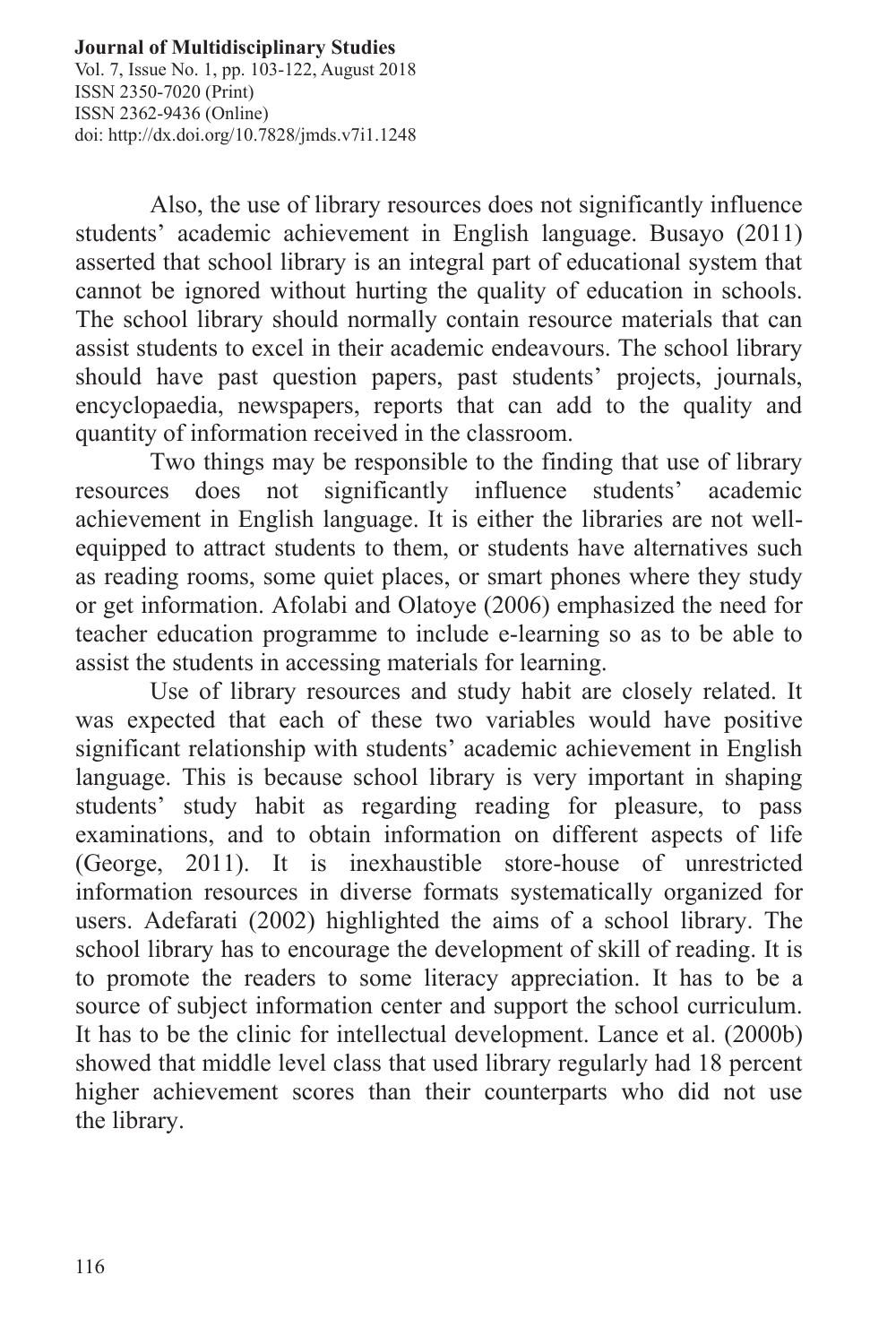Study Habit, Use of Library Resources and **O. O. Olatoye & H. Yakubu** Students' Achievement in English Language in Katsina State, Nigeria

#### **Conclusion and Recommendations**

Findings from this study revealed that good study habit and use of library resources do not result in raising students' achievement in English language, however, students that have good study habit are also likely to use library more than those who do not. Two things may be responsible to the finding that use of library resources does not significantly influence students' academic achievement in English language. Its either the libraries are not well equipped to attract students to them, or students have alternatives such as reading rooms, some quiet places or smart phones where they study or get information. Thus, this study has provided a reason for low patronage of library by students especially when examination is not near. This study has made us to understand that in addressing the problem of poor performance in English language especially in Katsina State, study habit is not one of the foremost issues. The school counsellors should ensure that students are trained in the art of study habit skills. Resources that are relevant to the academic needs of the students should be provided to attract students to use library.

# **Literature Cited**

- Adefarati, E. O. (2002). Essentials of Library in Education, Crofess Computers, Ondo.
- Adegbile, J. A. (1999). *The relative effectiveness of three models of expository advance organizer in secondary students' learning outcomes in reading comprehension* (Unpublished doctoral dissertation)*.* University of Ibadan, Ibadan.
- Adeosun, S. (2004). *Prior-language experience and whole language approach as determinants of success* (Unpublished doctoral dissertation). University of Ibadan, Ibadan.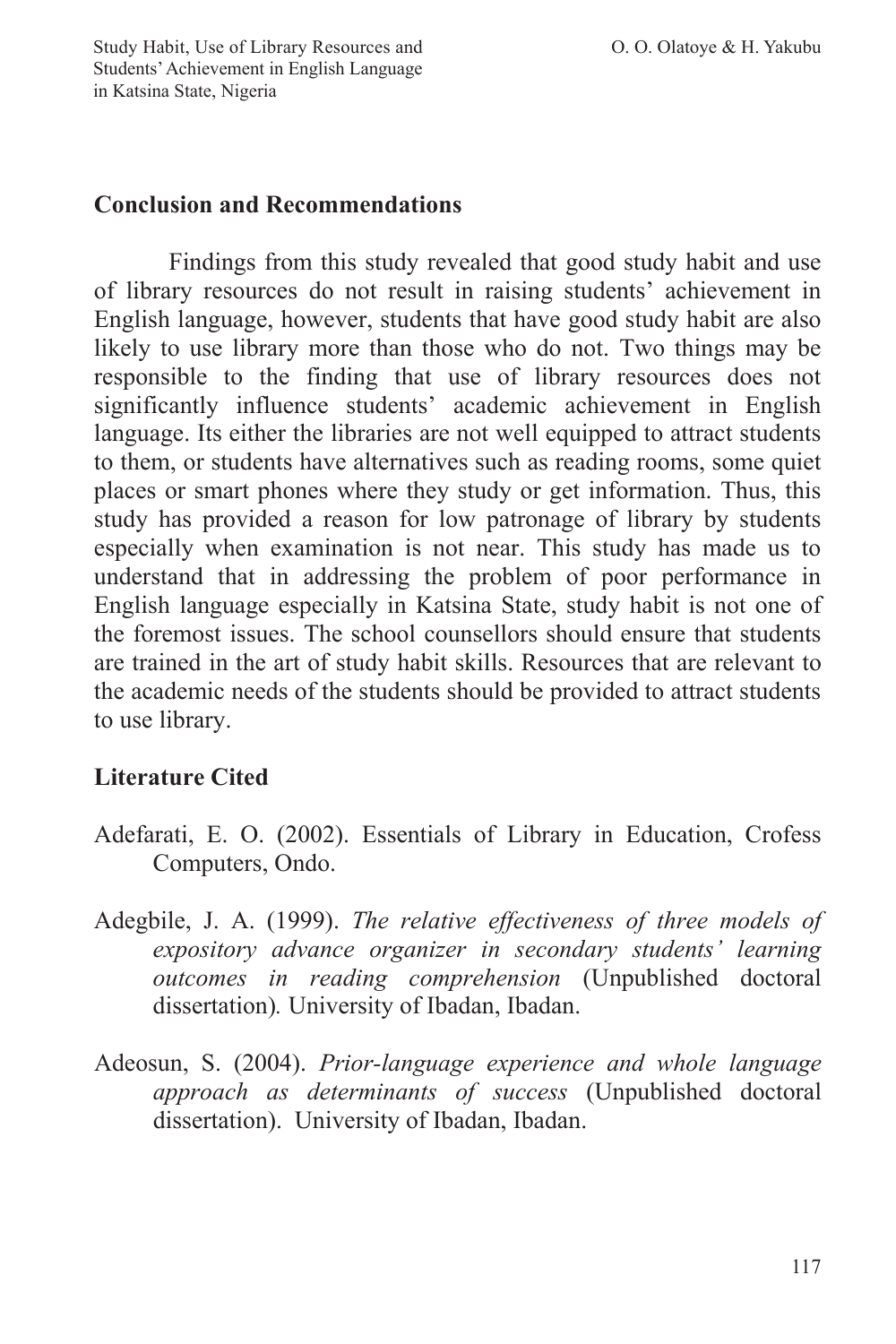- Afolabi, S. S., & Olatoye, R. A. (2006). E-learning approach to pre- and post-teacher education and training at all levels in Nigeria. *Journal of Library and Information Science, 3 (1&2), 75-88.*
- Alex, G. (2011). *Definitions of study habits.* Retrieved from www.answers.com
- Anwar, E. (2014). A correlational study of academic achievement and study habits: Issues and concerns. *Excellence International Journal of Education and Research*, *1*(2), 46-51.
- Atanda, A. I., & Jaiyeoba, A. O. (2011). Effects of school-based quality factors on secondary school students' achievement in English language in south-western and north-central Nigeria. *Journal of Emerging Trends in Educational Research and Policy Studies*, *2*(2), 93-99.
- Bradon J.A. (1996). Poor study habit: Retrieved from http://www.library.thinkquest.org/3354.Resources Center / Visual library/student\_study\_habits/
- Brown, S., & Swan, A. (2007). Researchers' use of academic libraries and their services: A report commissioned by the Research Information Network and the Consortium of Research Libraries. Retrieved from https://eprints.soton.ac.uk/263868/1/librariesreport-2007.pdf
- Busayo, I. O. (2011). The school library as a foundational step to childrens' effective reading habits. Retrieved from https:// digitalcommons.unl.edu/libphilprac/665/
- Daraman, M. D. (2000). Needs for improved school libraries in the Northern States of Nigeria. *Technical Education Today*, *10*, 22-48.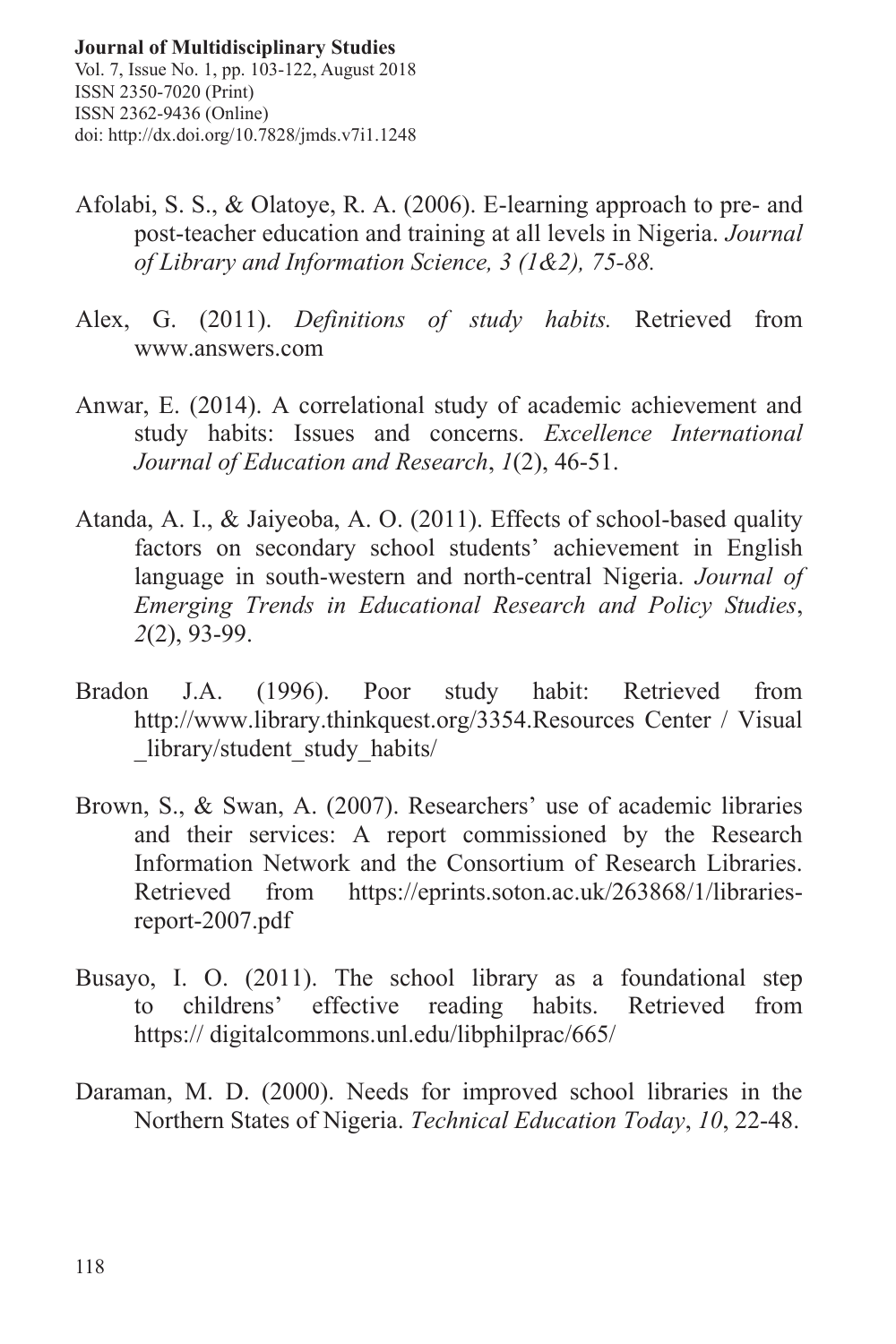- Darling-Hammond, L. (2000). Teacher quality and student achievement. *Education policy analysis archives*, *8*(1), 1-44.
- De Escobar, V. M. (2013). Good Study Habits and Academic Achievement walk hand in hand. Retrieved from https://ezinearticles.com/?Good-Study-Habits-and-Academic-Achievement-Walk-Hand-in-Hand&id=2256180.
- Dorma, G. B. (2007). Studies of state teachers' looks at what best help students to advance. Retrieved from http://www.seattlepi.com
- Fakeye, D. O. (2010). Students' personal variables as correlates of academic achievement in English as a second language in Nigeria. *Journal of Social Sciences*, *22*(3), 205-211. doi: 10.1080/ 09718923.2010.11892803
- Fakeye, D. O. (2012). Predicting students' achievement in English language from teachers' classroom behaviour and teaching experience. *European Journal of Educational Studies*, *4*(2).
- Fayose, P. O. (1995). School library resource centres for educational excellence. *Ibadan: AENL Educational Publishers*, *19*.
- George, A. (2011). The School library in a megacity setting: The case of Lagos State. *Journal Gateway*, *14*(1), 76-86.
- Gojeh, L. A. (2006). Government policy on school library in levels of education in Nigeria: A study of secondary school library provision in Kaduna State. *Nigerian School Library Journal*, *5*(1), 1-10.
- Guskin, A. E. (1996). Facing the future: The change process in restructuring universities. *Change: The Magazine of Higher Learning*, *28*(4), 27-37. doi: https://doi.org/10.1080/00091383. 1996.9937759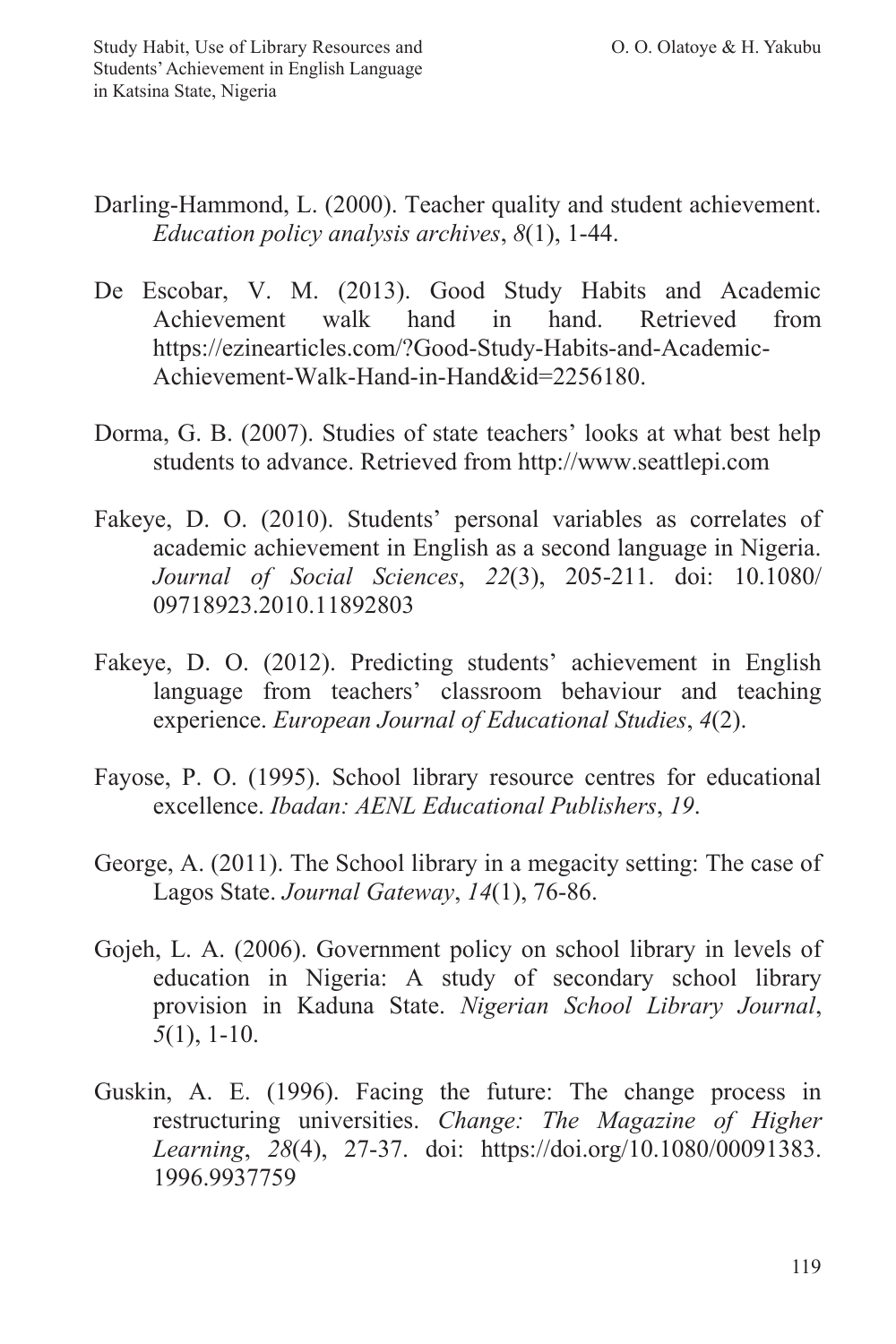Vol. 7, Issue No. 1, pp. 103-122, August 2018 ISSN 2350-7020 (Print) ISSN 2362-9436 (Online) doi: http://dx.doi.org/10.7828/jmds.v7i1.1248

- Horava, T. (2005). Access policies and licensing issues in research libraries. *Collection Building*, *24*(1), 9-11. doi: https://doi.org/ 10.1108/01604950510576074
- Hornby, A. S. (2010). *Oxford advanced learner's dictionary of current English* (8<sup>th</sup> ed.). London: Oxford University Press.
- Jato, M., Ogunniyi, S. O., & Olubiyo, P. O. (2014). Study habits, use of school libraries and students academic performance in selected secondary schools in Ondo West Local Government Area of Ondo State. *International Journal of Library and Information Science*, *6*(4), 57-64. doi: https://doi.org/10.5897/IJLIS2012.0412
- Lance, K. C., Rodney, M. J., & Hamilton-Pennell, C. (2000a). Measuring up to standards: The impact of school library programs & information literacy in Pennsylvania schools. Pennsylvania Citizens for Better Libraries, Greensburg and Pennsylvania State Dept. of Education, Harrisburg: Office of Commonwealth Libraries
- Lance, K. C., Rodney, M. J., & Hamilton-Pennell, C. (2000b). *How school libraries can help kids achieve standards: The second Colorado study.* Castle Rock, CO: Hi Willow Research and Publishing.
- Lonsdale, M. (2003). *Impact of school libraries on student achievement: A review of the research*. Victoria, Australia: Australian Council for Educational Research.
- Mace, C. A. (2002). *The Psychology of Study*. Hasmondsworth, Middlesex, London: University of Penguin Book Ltd.
- Obah, T. Y. (1980). Teaching life-time reading habits: Closing the gap in the Nigerian learning situation. *The Nigeria Language Teacher*, *3*(2), 1-7.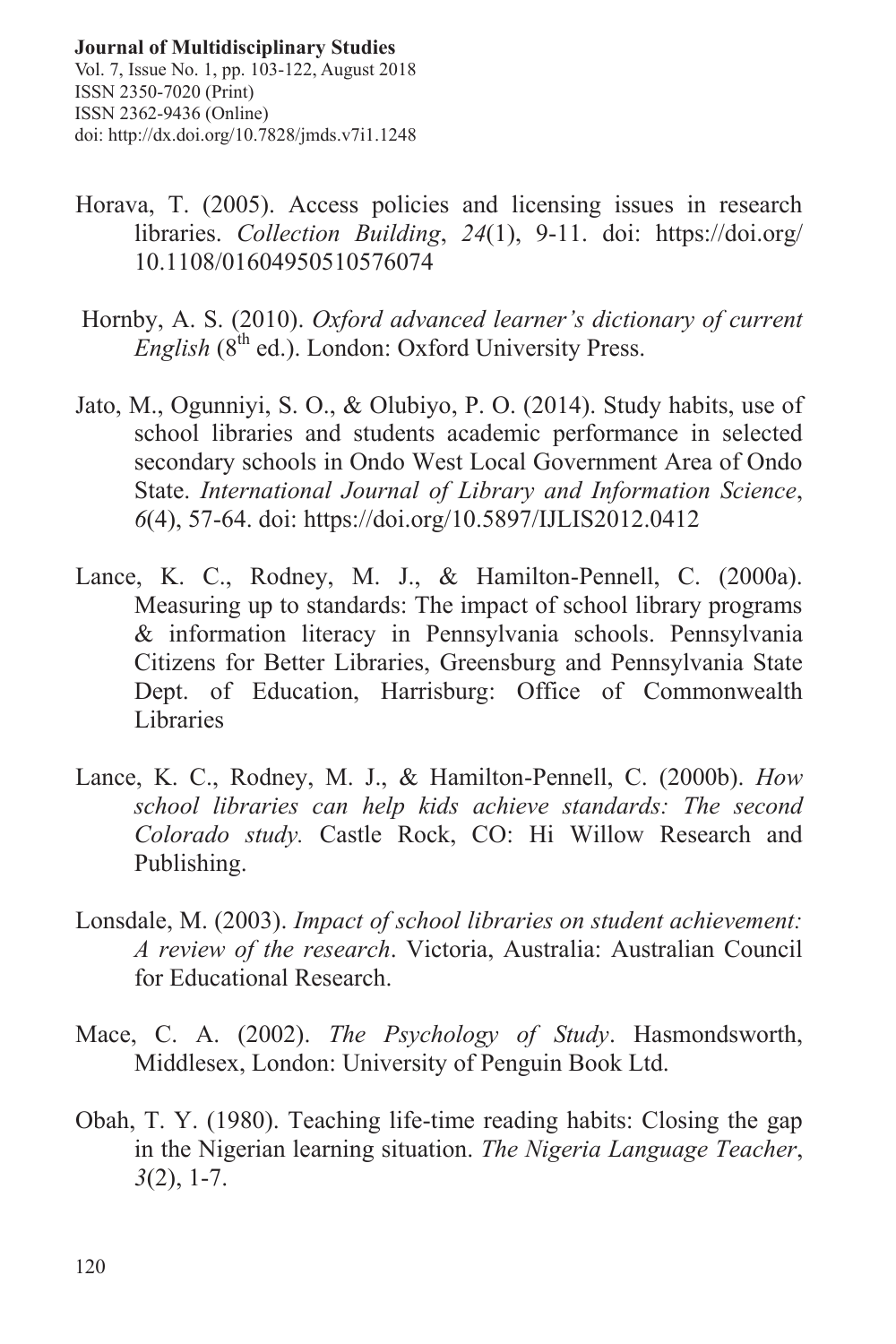- Ojielo, A. (2001). Promoting good reading habit in our children. *Abuja Journal of Library and Information Services*, *1*(10), 9-19.
- Okeasan, C., & Okpeola, S. M. (1993). *Programmed text for college library users' life*. Ibadan, Nigeria: University Press.
- Okorodudu, R. I. (2000). *Intelligence and learning. Adolescent Psychology*. Abraka, Nigeria: Delta State University Press.
- Olatoye, R. A. (2005). A comparative study of academic achievement of science and non-science students in English Language. *Journal of Educational Focus*, *6*, 42.
- Olatoye, R. A. (2009). Study habit, self-concept and science achievement of public and private junior secondary school students in Ogun state, Nigeria. *African Research Review*, *3*(4), 492-506.
- Olatoye, R. A., & Ogunkola, B. J. (2008). Parental involvement, interest in schooling and science achievement of junior secondary school students in Ogun State, Nigeria. *College Teaching Methods & Styles Journal*, *4*(8), 33-40.
- Osa-Edoh, G. I., & Alutu, A. N. G. (2012). A survey of students study habits in selected secondary schools: Implication for counselling. *Current Research Journal of Social Sciences*, *4*(3), 228-234.
- Shahid, S. M. (2000). *Educational Administration*. Lahore, Pakistan: Majeed Book Depot.
- Tschumper, K. S. (2006). *Study skills instruction in high school where the high school students study skills gone*. Wisconsin, USA: University of Wisconsin.